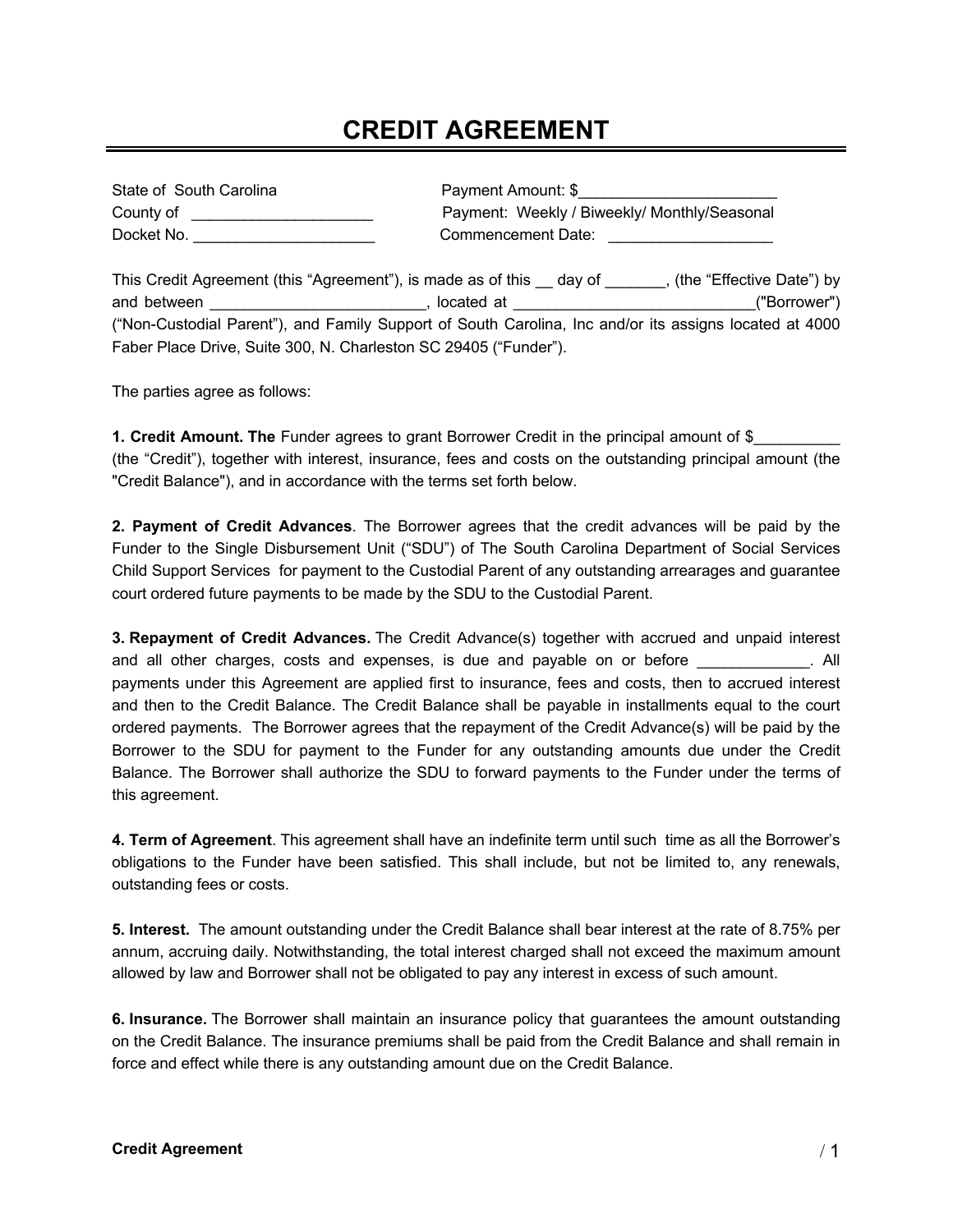**7. Prepayment.** Borrower has the right to prepay all or any part of the Credit Advance, together with accrued and unpaid interest thereon, at any time without prepayment penalty or premium of any kind.

**8. Remedies.** Funder may enforce its rights or remedies in equity or at law, or both, whether for specific performance of any provision in this Agreement or to enforce the payment of the Credit Advance or any other legal or equitable right or remedy. The rights and remedies of the Funder now or hereafter existing at law or in equity or by statute or otherwise shall be cumulative and shall be in addition to every other such right or remedy.

**9. Costs and Expenses.** Borrower shall pay to Funder all costs of collection, including reasonable attorney's fees, Funder incurs in enforcing this Agreement.

**10. Waiver.** Borrower and all sureties, guarantors and endorsers hereof, waive presentment, protest and demand, notice of protest, demand and dishonor and nonpayment of this Agreement.

**11. Successors and Assigns.** This Agreement will inure to the benefit of and be binding on the respective successors and permitted assigns of Funder and Borrower.

**12. Amendment.** This Agreement may be amended or modified only by a written agreement signed by Borrower and Funder.

**13. Notices.** Any notice or communication under this Credit Agreement must be in writing and sent via Certified or Registered Mail (Postage Prepaid, Return Receipt Requested) to:

NON-CUSTODIAL PARENT

Name: Address: \_\_\_\_\_\_\_\_\_\_\_\_\_\_\_\_\_\_\_  $\frac{1}{2}$  ,  $\frac{1}{2}$  ,  $\frac{1}{2}$  ,  $\frac{1}{2}$  ,  $\frac{1}{2}$  ,  $\frac{1}{2}$  ,  $\frac{1}{2}$  ,  $\frac{1}{2}$  ,  $\frac{1}{2}$  ,  $\frac{1}{2}$  ,  $\frac{1}{2}$  ,  $\frac{1}{2}$  ,  $\frac{1}{2}$  ,  $\frac{1}{2}$  ,  $\frac{1}{2}$  ,  $\frac{1}{2}$  ,  $\frac{1}{2}$  ,  $\frac{1}{2}$  ,  $\frac{1$ 

FUNDER

Family Support of South Carolina, Inc 4000 Faber Place Drive, Suite 300 N. Charleston SC 29405

**14. No Waiver.** Funder shall not be deemed to have waived any provision of this Agreement or the exercise of any rights held under this Agreement unless such waiver is made expressly and in writing. Waiver by Funder of a breach or violation of any provision of this Agreement shall not constitute a waiver of any other subsequent breach or violation.

**12. Severability.** In the event that any of the provisions of this Agreement are held to be invalid or unenforceable in whole or in part, the remaining provisions shall not be affected and shall continue to be valid and enforceable as though the invalid or unenforceable parts had not been included in this Agreement.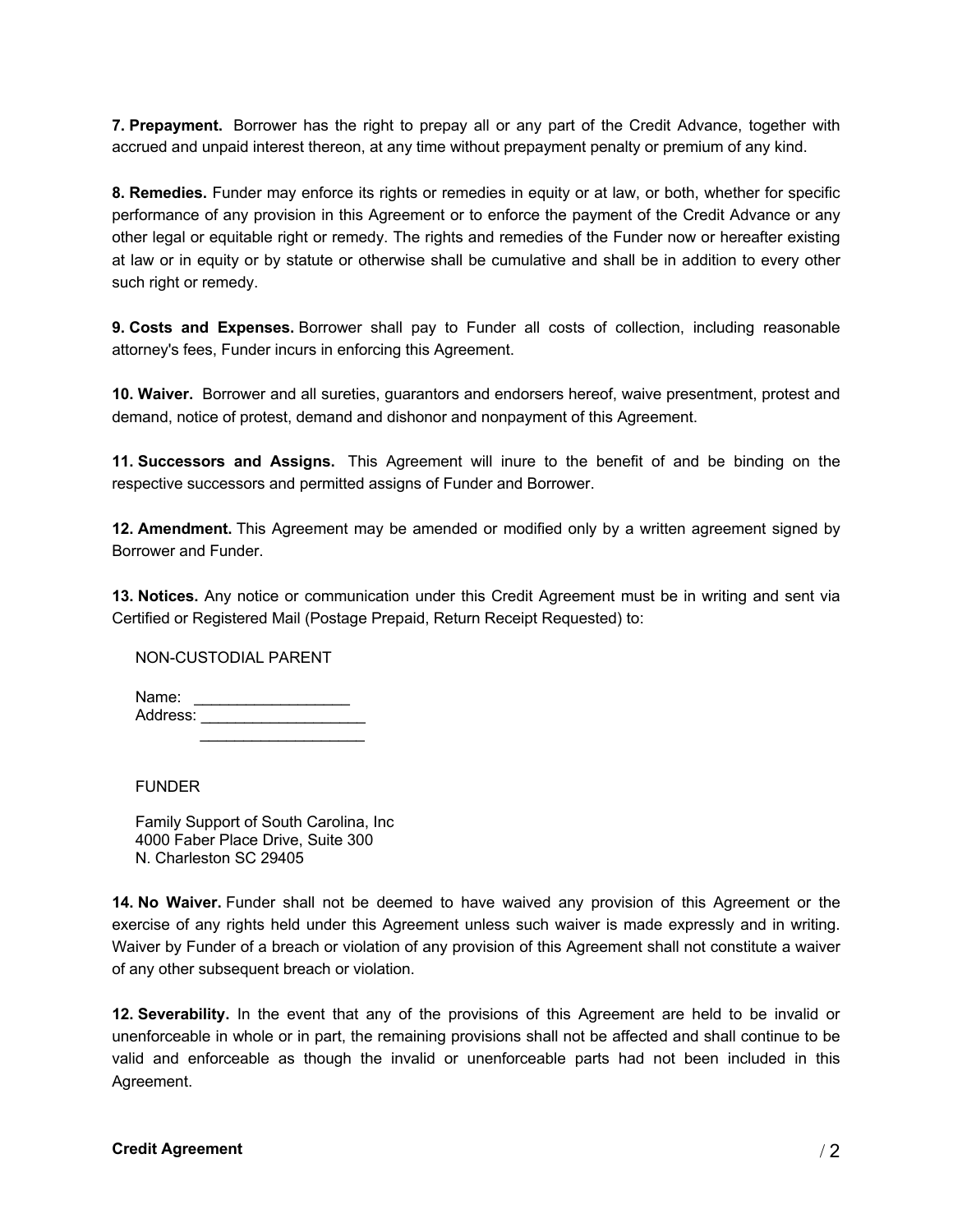**13. Assignment.** Borrower shall not assign this Agreement, in whole or in part, without the written consent of Funder. Funder may assign all or any portion of this Agreement without written notice to Borrower.

**14. Governing Law.** This Agreement shall be governed by and construed in accordance with the laws of the State of South Carolina, not including its conflicts of law provisions.

**15. Disputes.** Any dispute arising from this Agreement shall be resolved in the courts of the State of South Carolina.

**16. Attorneys' Fees.** If either Party brings legal action to enforce its rights under this Agreement, the prevailing party will be entitled to recover from the other Party its expenses (including reasonable attorneys' fees and costs) incurred in connection with the action and any appeal.

**17. Modification of Court Order.** This Agreement shall be filed as a modification to the current court order to be approved by the court.

**18. Entire Agreement.** This Agreement contains the entire understanding between the parties and supersedes and cancels all prior agreements of the parties, whether oral or written, with respect to such subject matter.